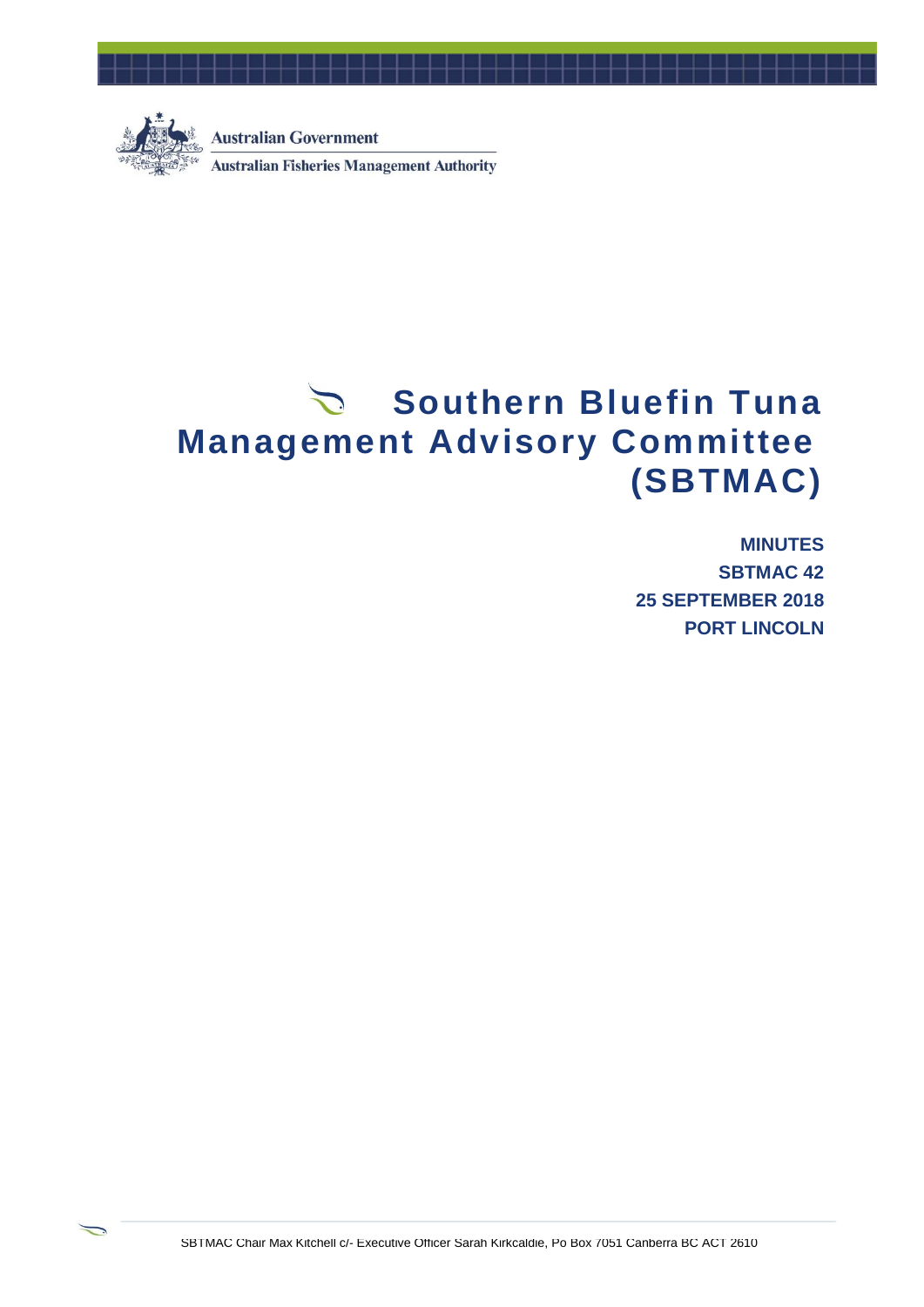### **SOUTHERN BLUEFIN TUNA MANAGEMENT ADVISORY COMMITTEE (SBTMAC)**

#### **Introduction**

The forty second meeting of the Southern Bluefin Tuna Management Advisory Committee (SBTMAC 42) was held in Port Lincoln on 25 September 2018.

The primary objectives of the meeting were to discuss:

- $\triangleright$  the outcomes from the 2018 Commission for the Conservation of Southern Bluefin Tuna (CCSBT) Operating Model and Management Procedure Technical Meeting and 23rd Extended Scientific Committee meeting;
- $\triangleright$  the proposed 2019/20 research priorities;
- $\triangleright$  progress towards accounting for all forms of mortality and 2018/19 Total Allowable Catch; and
- $\triangleright$  proposed changes to CCSBT catch disposal scheme (CDS).

#### **Agenda Item 1: Preliminaries/matters arising**

#### **1.1: Opening Comments**

*1.* The Chair, Mr Max Kitchell, opened the meeting at 9:00am and welcomed members, invited participants and observers to the 42nd meeting of SBTMAC. The Chair introduced new industry invited participant Mr Phil Turner who briefly outlined his background in the industry. Members noted that Mr Michael Thomas had recently resigned as an invited participant on SBTMAC. SBTMAC thanked Mr Thomas for his contributions to the committee and resolved that the Chair should write to Mr Thomas to that effect.

2. The apology from Glen Sant was noted

- 3. Participants at SBTMAC 42 were:
- **Chair**

Mr Max Kitchell

#### Members

Dr Simon Nicol (ABARES)

- Mr Trent Timmiss (AFMA)
- Mr Andrew Wilkinson (farm industry sector)
- Mr Marcus Stehr (farm industry sector)
- Mr Rick Kolega (farm industry sector)
- Mr Terry Romaro OAM (longline industry sector)
- Mr Brett Cleary (recreational sector)

#### Invited Participants

Mr Brian Jeffriess AM (industry sector)

- Mr Phil Turner (farm industry sector)
- Mr Sean Sloan (State government)
- Mr David Ellis (Tuna Australia)

Executive Officer

SBTMAC Chair Max Kitchell c/- Executive Officer Sarah Kirkcaldie, Po Box 7051 Canberra BC ACT 2610 Ms Amelinda Byrne (AFMA) **Observers** Ms Ann Preece (CSIRO) Mr Matt Daniel (AFMA) Mario Velcic, (industry observer) Hagen Stehr, AO, (industry observer)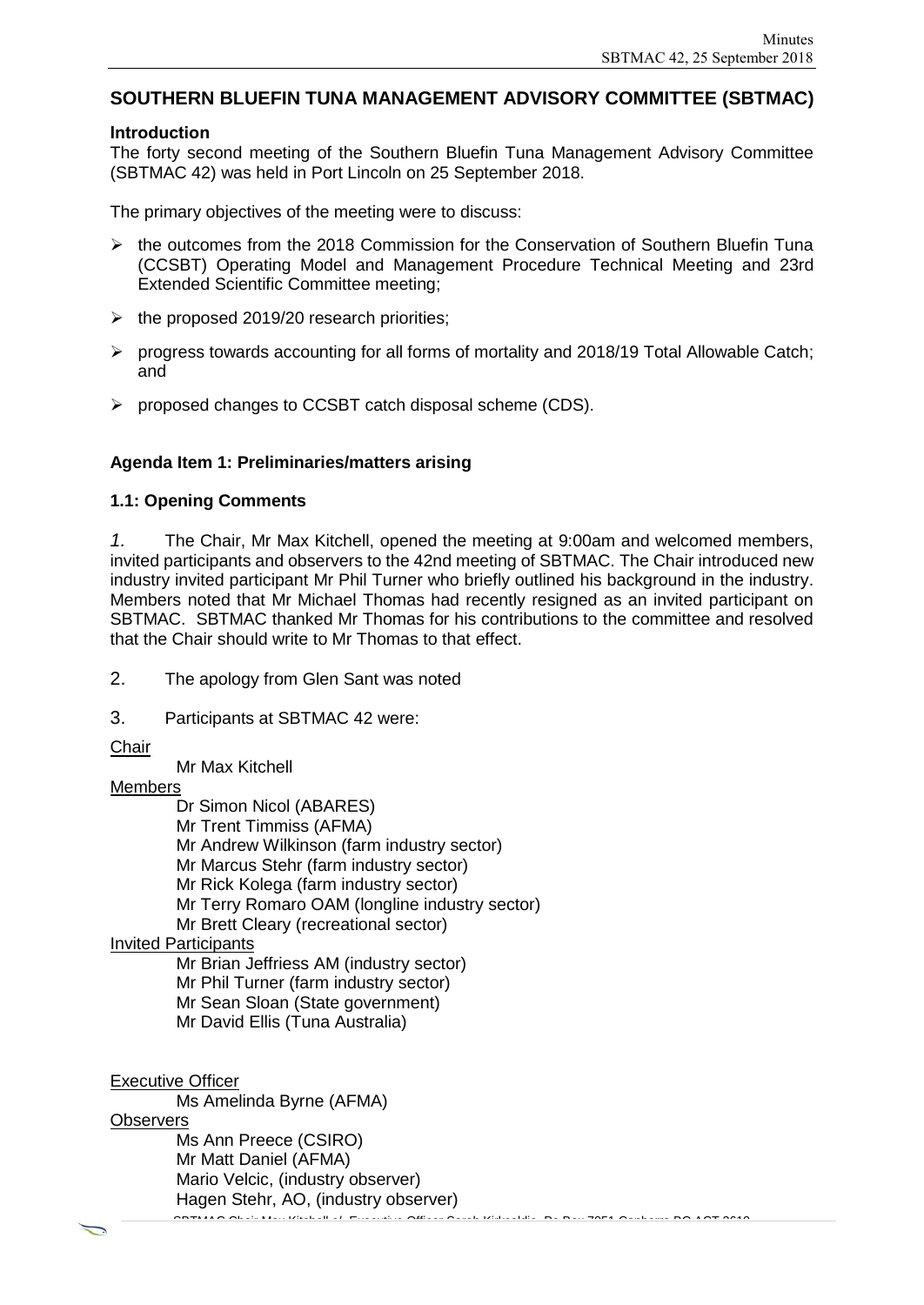Daryl Evans (industry observer) Claire Webber (ASBTIA) Dr Campbell Davies Kirsten Rough (ASBTIA)

### **Adoption of agenda**

4. SBTMAC adopted the agenda that was circulated prior to the meeting with no changes. **(Attachment A).**

### **1.2: Pecuniary interest declarations**

5. The Chair stated that as outlined in the *Fisheries Administration Act 1991* and Fisheries Management Paper 1, all members and invited participants of SBTMAC must declare any interests, not limited to just pecuniary gain, in Southern Bluefin Tuna Fishery as they relate to specific agenda items at the commencement of the meeting (Table 1). SBTMAC noted that if a member or invited participant discloses an interest in an agenda item, the person must absent themselves from the meeting while SBTMAC makes a decision as to whether they can participate in the discussion and in the making of recommendations, or remain absent from the meeting for the agenda item.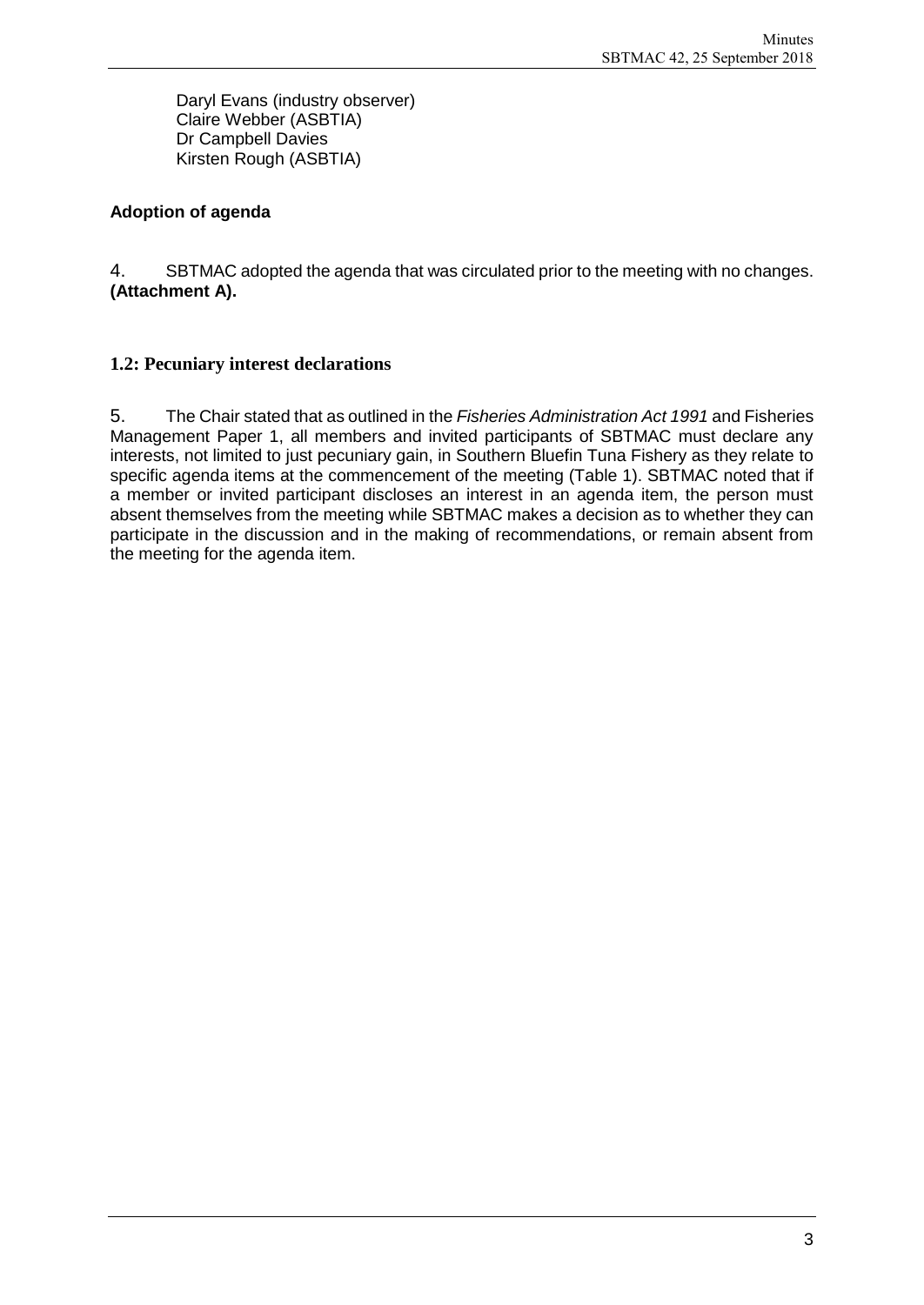### **Table 1: SBTMAC members, invited participants and permanent observers' declarations of interest**

| <b>Members</b>                                                           | <b>Declared Interests</b>                                                                                                                                                                                                                                                                                                                                                                                                          | <b>Agenda Items</b><br><b>Relevant to</b><br><b>Declared</b><br><b>Interests</b> |
|--------------------------------------------------------------------------|------------------------------------------------------------------------------------------------------------------------------------------------------------------------------------------------------------------------------------------------------------------------------------------------------------------------------------------------------------------------------------------------------------------------------------|----------------------------------------------------------------------------------|
| Mr Max Kitchell                                                          | Employed as the SBTMAC Chair. No pecuniary<br>interest in the Fishery.                                                                                                                                                                                                                                                                                                                                                             | Nil                                                                              |
| <b>Mr Trent Timmiss</b>                                                  | Employee of AFMA, no pecuniary interest in SBT<br>Fishery                                                                                                                                                                                                                                                                                                                                                                          | Nil                                                                              |
| Dr Simon Nicol                                                           | <b>Member</b><br>of<br>Commonwealth<br>the<br>Research<br>Advisory Committee (COMRAC managed by the<br><b>Fisheries</b><br>Research<br>and<br>Development<br>Corporation), ABARES research provider within<br>government and no pecuniary interest.                                                                                                                                                                                | Nil                                                                              |
| Mr Andrew Wilkinson                                                      | SBT quota holder, General Manager of company<br>that owns and operates a tuna farm/catching<br>business.                                                                                                                                                                                                                                                                                                                           | 6.1 and 6.2                                                                      |
| Mr Rick Kolega                                                           | SBT quota holder and managing director of a tuna<br>farm.                                                                                                                                                                                                                                                                                                                                                                          | 6.1 and 6.2                                                                      |
| Mr Terry<br>Romaro<br><b>OAM</b>                                         | Director of a company that owns SBT, ETBF &<br>WTBF quota SFR's. Mr Romaro further advised<br>he is also a member of Squid Resource<br>Assessment Group & Tropical Tuna Management<br>Advisory Committee. He attends Indian Ocean<br>Tuna<br>Commission<br>&<br><b>CCSBT</b><br>meetings<br>representing Industry & is an Alternate Director of<br>Tuna Australia P/L                                                              | 6.1 and $6.\overline{2}$                                                         |
| Mr Marcus Stehr                                                          | Board member of Clean Seas, Board member of<br>Australian Maritime and Fisheries Academy and<br>Board member of Australian Southern Bluefin<br>Tuna Industry Association. Mr Stehr has recently<br>been appointment to the Seafood Industry<br>Association Board. Mr Stehr is also an SBT quota<br>holder.                                                                                                                         | 6.1 and 6.2                                                                      |
| Mr Brett Cleary                                                          | Chair of Tasmanian Association for Recreational<br>Fishing [TARFish]*, Board member Sustainable<br>Marine Research Collaboration (SMRCA) Institute<br>for Marine and Antarctic Studies (IMAS)*, Trustee<br>International Game Fishing Association and Life<br>Member of Game Fishing Association of Australia<br>[GFAA]*. Mr Cleary has no pecuniary interest in<br><b>SBT Fishery.</b><br>*Have or are funding research into SBT. | Nil                                                                              |
| Ms Amelinda Byrne                                                        | Employee of AFMA acting as the Executive<br>Officer for the SBTMAC42, no pecuniary interest<br>in SBT Fishery.                                                                                                                                                                                                                                                                                                                     | Nil                                                                              |
| <b>Invited participant</b>                                               | <b>Declared interests</b>                                                                                                                                                                                                                                                                                                                                                                                                          |                                                                                  |
| <b>Jeffriess</b><br><b>Brian</b><br>Mr<br>AM<br>(Invited<br>Participant) | CEO of Australian Southern Bluefin Tuna Industry<br>Association.                                                                                                                                                                                                                                                                                                                                                                   | Nil                                                                              |
| Phil<br>Turner<br>Mr<br>(Invited participant)                            | Board member of the Sarin Group and is an SBT<br>quota holder.                                                                                                                                                                                                                                                                                                                                                                     | 6.1 and 6.2                                                                      |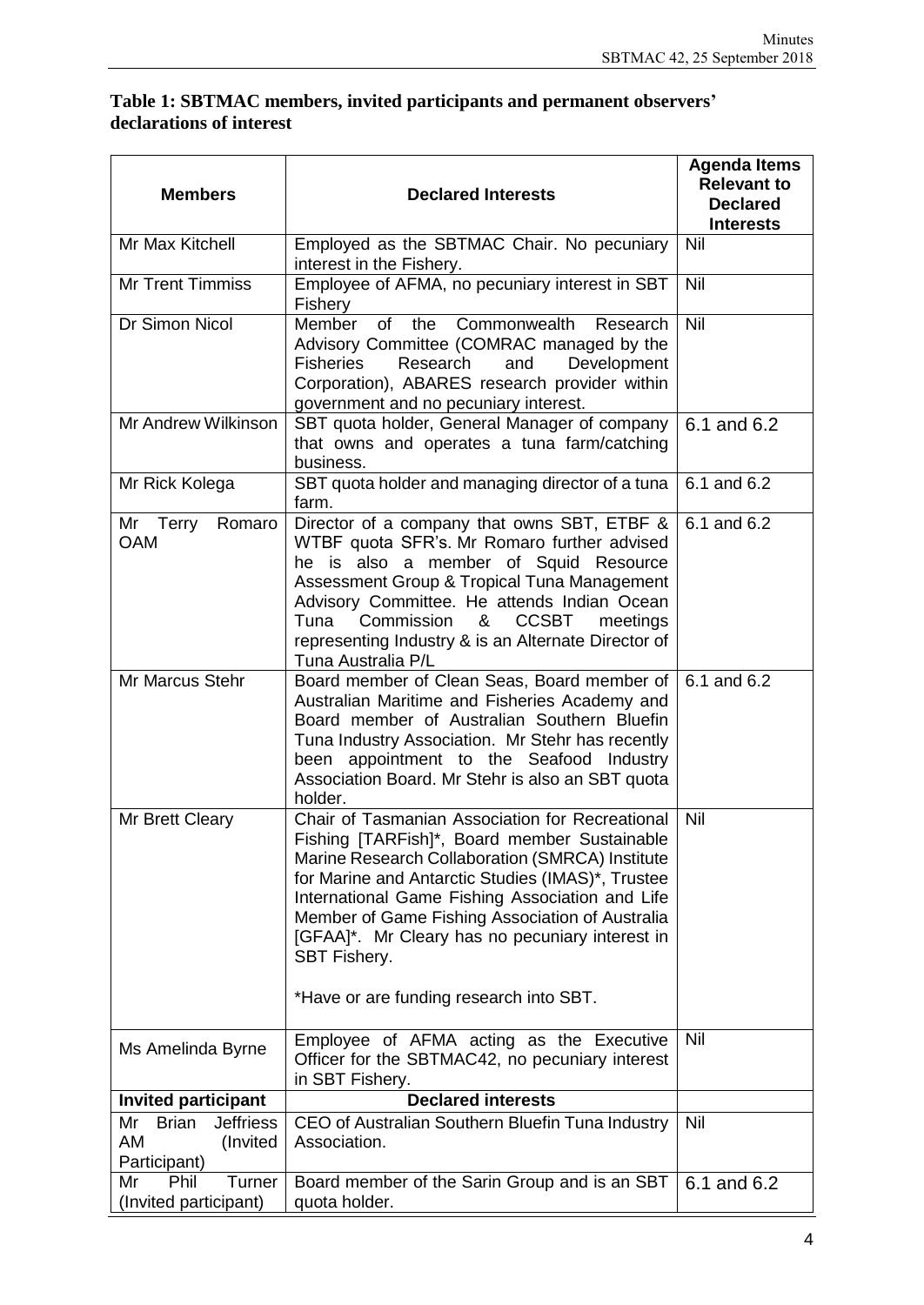| <b>Members</b>                                | <b>Declared Interests</b>                                                                                                                                                                                                                                 | <b>Agenda Items</b><br><b>Relevant to</b><br><b>Declared</b><br>Interests |
|-----------------------------------------------|-----------------------------------------------------------------------------------------------------------------------------------------------------------------------------------------------------------------------------------------------------------|---------------------------------------------------------------------------|
| Mr<br>Ellis<br>David<br>(Invited participant) | Executive Officer of Tuna Australian<br>Chief<br>(Industry Association).                                                                                                                                                                                  | 6.1 and 6.2.                                                              |
| Sean<br>Sloane<br>Mr<br>(Invited participant) | Executive Director, Fisheries and Aquaculture,<br>PIRSA. Member of the Australian Fisheries<br>Management Forum, Chair of the Aquaculture<br>Committee and member of the South Australian<br>Advisory Committee. No pecuniary interest in SBT<br>fishery. | Nil                                                                       |
| Daniel<br>Mr<br>Matt<br>(Observer)            | Employee of AFMA, no pecuniary interest in SBT<br>Fishery                                                                                                                                                                                                 | Nil                                                                       |
| Ann<br>Preece<br>Ms<br>(Observer)             | Employee of CSIRO, no pecuniary interest in SBT<br>Fishery. Noting that CSIRO conducts research on<br>range of fisheries issues.                                                                                                                          | 4.1 and 4.2.                                                              |
| Dr Campbell Davies<br>(Observer)              | Employee of CSIRO, no pecuniary interest in SBT<br>Fishery. Noting that CSIRO conducts research on<br>range of fisheries issues.                                                                                                                          | 4.1 and 4.2.                                                              |

Mr Andrew Wilkinson – as per requirements as a MAC member who has declared interests under an agenda item, Mr Wilkinson left the room. The remaining members of SBTMAC agreed that Mr Wilkinson should be allowed to return for all discussions but not the recommendations made under Agenda Item 6.1 and 6.2.

Mr Phil Turner – as per requirements as a MAC invited participant who has declared interests under an agenda item, Mr Turner left the room. The remaining members of SBTMAC agreed that Mr Turner should be allowed to return for all discussions but not recommendations made under Agenda Item 6.1 and 6.2.

Ms Ann Preece – as per requirements as a MAC observer who has declared interests under an agenda item, Ms Preece left the room. The remaining members of SBTMAC agreed that Ms Preece should be allowed to return for all discussions but not recommendations made under Agenda Items 4.1 and 4.2.

Dr. Campbell Davies - as per requirements as a MAC observer who has declared interests under an agenda item, Dr Davies left the room. The remaining members of SBTMAC agreed that Dr Davies should be allowed to return for all discussions but not recommendations made under Agenda Items 4.1 and 4.2.

### **1.3: Acceptance of minutes from SBTMAC 41**

6. SBTMAC noted the finalised SBTMAC 41 minutes and the finalised minutes from the September teleconference as a true and accurate account of the discussions. Comments received were incorporated.

### **1.4: Actions arising from SBTMAC 41 and subsequent intercessional work**

7. Members noted the status of the actions arising from SBTMAC 41 as outlined below:

| <b>Action arising</b>                                   | <b>Status</b>                |
|---------------------------------------------------------|------------------------------|
| Australian Research Council project - Industry asked    | The AFMA observer will       |
| to be provided with raw data from the project published | provide an update on this    |
| in the ICES journal of Marine Science.                  | item intersessionally to the |
|                                                         | SBTMAC.                      |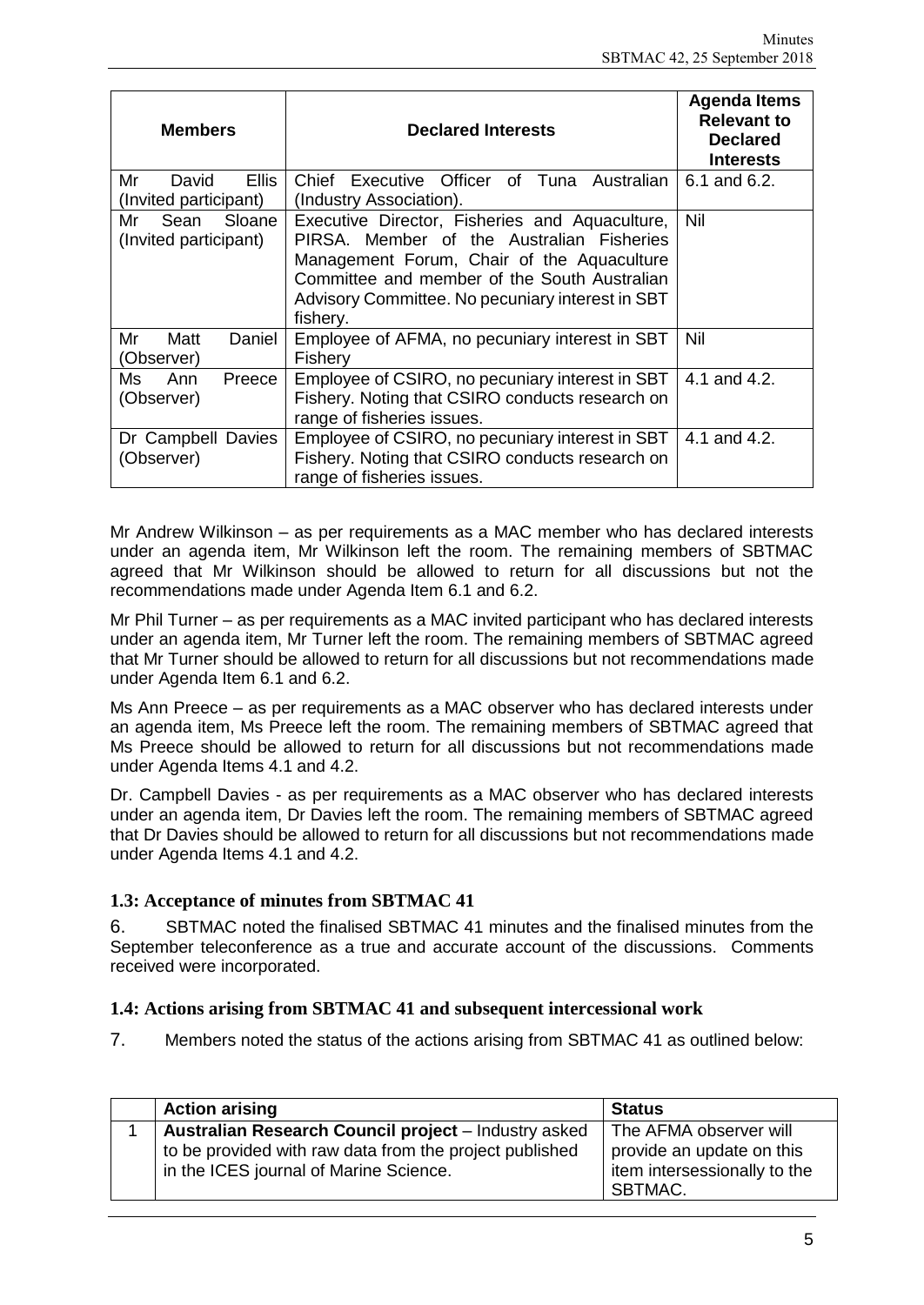| $\overline{2}$ | Outcomes from the 8th CCSBT Operating Model and<br><b>Management Procedure Technical Meeting - scientific</b>                                                                                                  | Completed and was<br>discussed under 3.1.                                                                                                                                               |
|----------------|----------------------------------------------------------------------------------------------------------------------------------------------------------------------------------------------------------------|-----------------------------------------------------------------------------------------------------------------------------------------------------------------------------------------|
|                | member agreed to circulate a report summarising the<br>outcomes from the meeting.                                                                                                                              |                                                                                                                                                                                         |
| 3              | Research Mortality Allowance - SBTMAC asked to<br>receive any reports from the project titled "Health<br>assessment of wild SBT".                                                                              | Final report provided to<br><b>CCSBT Scientific</b><br>Committee in 2018. Copies<br>will be available at the<br>meeting. This research has<br>been completed. Novak<br>paper under 4.2. |
| 4              | <b>Overcatch in the SBTF</b> - AFMA and the Department of<br>Agriculture and Water Resources to discuss a solution<br>for the overcatch issue and come up with a solution that<br>will be acceptable to CCSBT. | Was discussed under<br>agenda item 6.2.                                                                                                                                                 |
| 5              | <b>Environment update</b> $-$ industry agreed to write to<br>AFMA expressing their concerns regarding<br>petroleum/mineral exploration.                                                                        | Industry provided their<br>concerns in the ASBTIA<br>update on the SBT fishery<br>provided to the AFMA<br>Commission.                                                                   |

| Action arising from teleconference                        | <b>Status</b>                 |
|-----------------------------------------------------------|-------------------------------|
| Management of the discarding of smaller fish in           | Verbal report provided at the |
| foreign longline fleet – industry invited participant and | meeting. Action complete.     |
| the conservation members would discuss the discarding     |                               |
| issue out-of-session.                                     |                               |

### Intersessional work

- 8. The following items/issues have been progressed out-of-session since the last SBTMAC meeting: 27 July 2017, the Executive Officer circulated the draft minutes from SBTMAC 41 for comment and accepted by SBTMAC 42:
	- a) 12 September 2017, the Executive Officer circulated an email proposing to hold a teleconference on 26 September 2017;
	- b) 22 September 2017, the Executive Officer circulated the agenda and papers for the SBTMAC teleconference;
	- c) 26 September 2017, the Executive Officer circulated an updated conflict of interests table for the SBTMAC teleconference;
	- d) 4 October 2017, the Executive Officer circulated the draft minutes from the SBTMAC teleconference;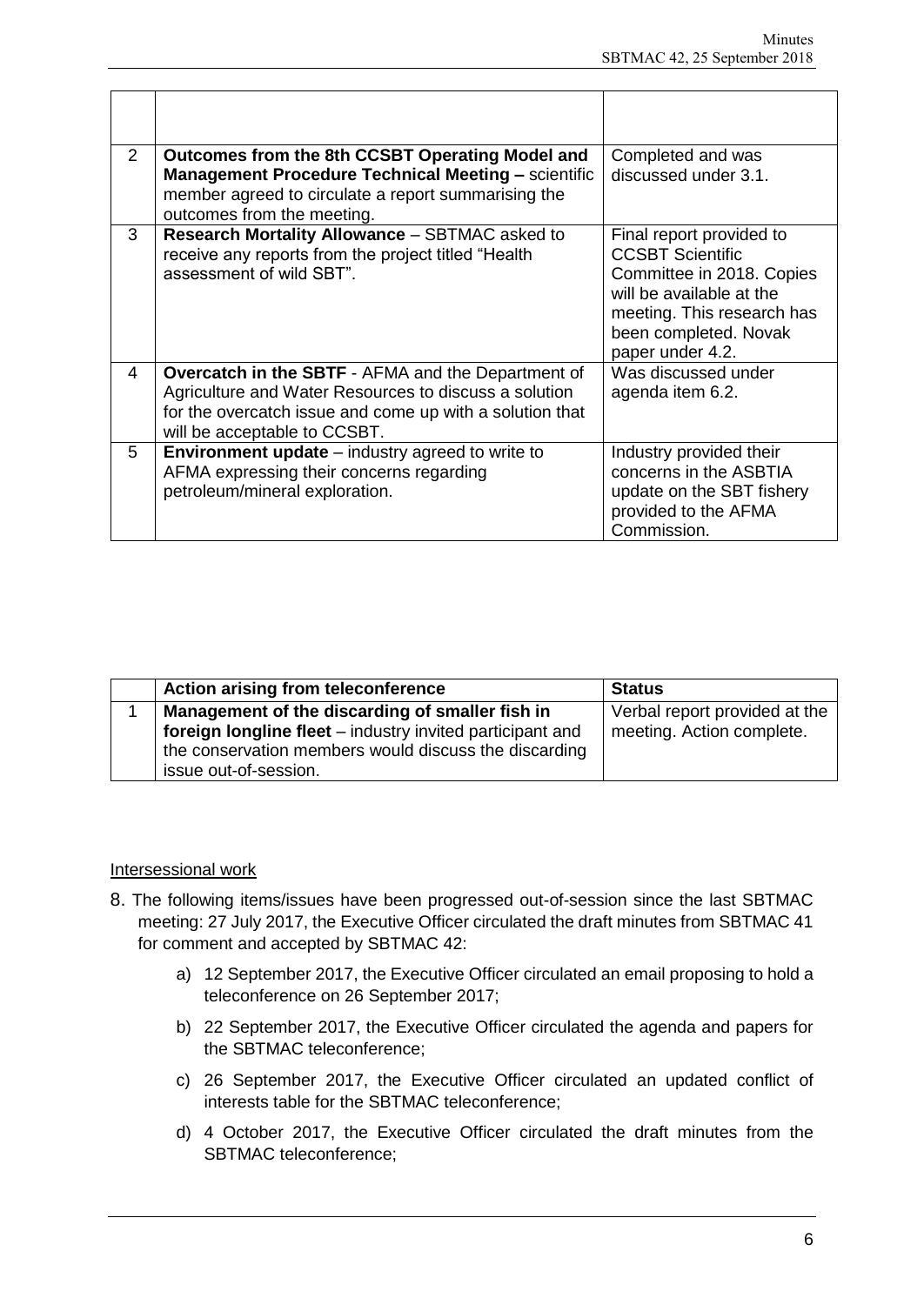- e) 31 January 2018, the Executive Officer sent an email seeking comments on accounting for recreational and indigenous fishing interests;
- f) 15 February 2018, the Executive Officer circulated an email seeking comments on the AFMA Research Committee proposals;
- g) 23 May 2018, the Executive Officer circulated an email proposing a date for SBTMAC 42;
- h) 6 June 2018, the Executive Officer circulated an email proposing the 25 September as a date for SBTMAC 42;
- i) 25 June 2018, the Executive Officer circulated an email confirming 25 September as the date for SBTMAC 42 in Port Lincoln; and
- j) 5 September 2018, Executive Officer circulated the draft agenda for SBTMAC 42.

### **Agenda Item 2: State of the fishery**

#### **2.1: Informal industry report on the 2017/18 catching season, markets and outlook**

- 9. No members had any potential conflict of interests to declare under this item.
- 10. Industry members informed the SBTMAC that it was a good start to the season with confidence growing in the sales and marketing campaigns with the Japanese markets removing old stock. Demand was higher amongst buyers than what could be supplied by industry, however, prices did not fully reflect this heightened demand as much as hoped but the exchange rate is improving. Progress is still continuing to develop markets in China and Korea. An industry member also raised the positive and negative recreational interactions occurring in the fishery.
- 11. Other industry members also noted that sea conditions have been favourable, with good quantities of fish coming through earlier in the season with notable concentrations behind Kangaroo Island. Recreational fishing turnout has increased around the same area and some conflict was seen during commercial fishing operations, with the behaviour of recreational fishers of some concern to industry. This has been particularly difficult to navigate with instances of interference with commercial operations. Industry members indicated that harvesting was earlier this season, with frozen fish in late May the harvesting for fresh fish commencing in April. This is mainly due to the buyers and environmental conditions. Industry members agreed that there is a balance in creating new markets and ensuring fish are kept in the water for enough time to maintain the high quality of the Port Lincoln fish.
- 12. Industry members noted that there was not much effort in the west due to higher water temperatures and the presence of algal blooms, however, there was a fly-over in January and February in search of the gene tagged fish west of Ward Island.
- 13. The longline industry representative informed the SBTMAC that the east longline sector had a very good SBT season. SBT Zones have been in-place early in the season and moved to the highest point on the east coast in a number of years. The representative also commented on the interaction between recreational and commercial fishers by noting that the relationship has developed well in the east coast fishery with the example where commercial boats do not collect bait in certain areas that are then left for the recreational sector.
- 14. In responding to issues raised by industry with regards to negative interactions with recreational fishers, the recreational member noted that from a national perspective there should be rules based actions and those found to be breaking rules should be penalised.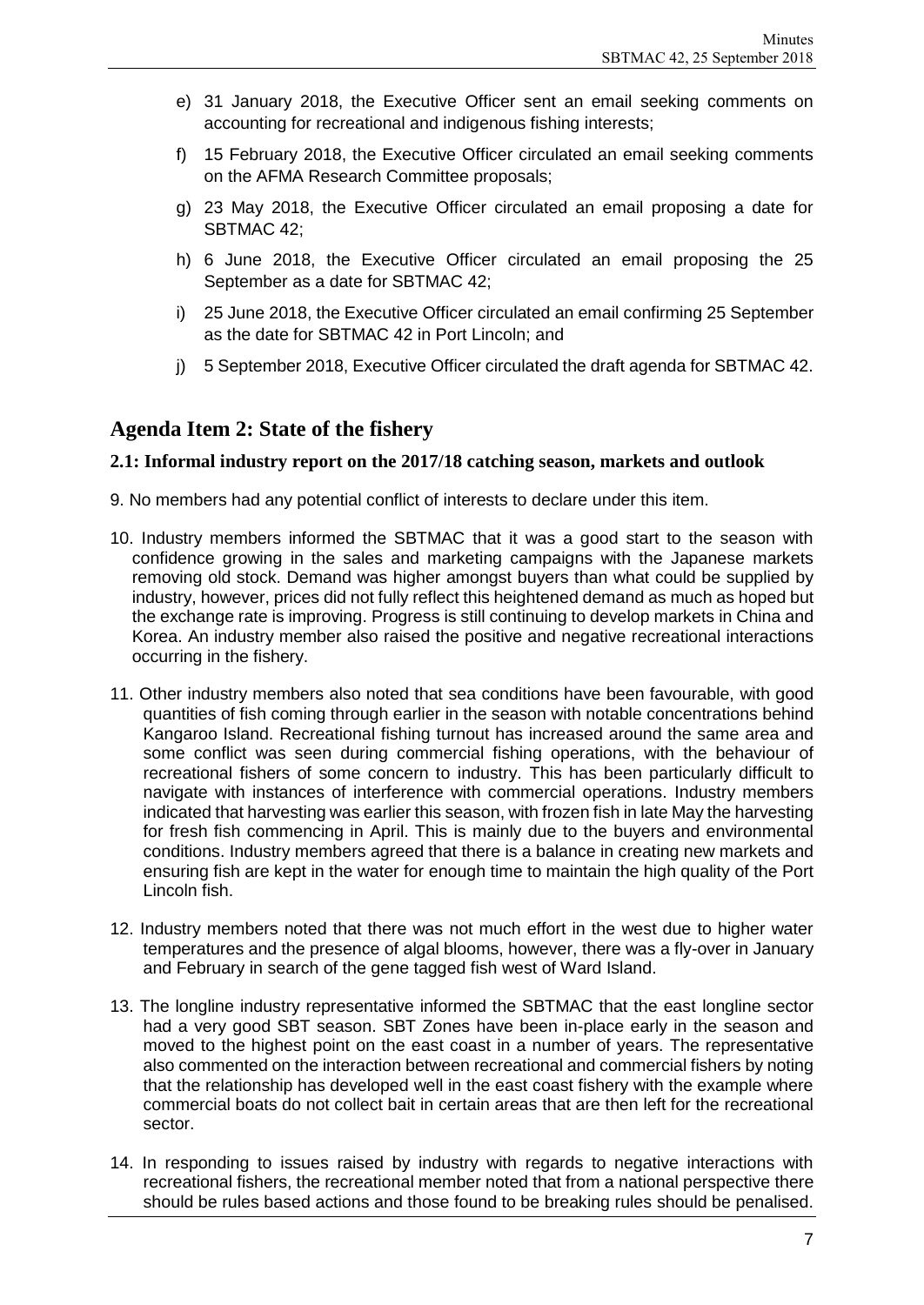There have been reports of positive interactions in the longline sector and there is further education that can be done should there continue to be issues with the commercial farming sector. It was noted that there have been no issues with charter fishing groups as there is a respect of and abidance with the rules in place. The only issues seem to involve a small group of recreational fishers south of Kangaroo Island.

15. The State Government invited participant informed the SBTMAC that the South Australia Police and Fisheries have been notified of certain interactions and noted this issue has moved beyond fisheries management and now incorporated maritime safety.

ASBTIA and PIRSA to liaise with maritime safety to identify what can be done to resolve issues occurring from recreational and commercial fishing interactions. **(Actions arising 1)**.

#### **2.2: Informal report from the recreational sector member**

- 16. The recreational member provided an update on the recent recreational catches of SBT. Tasmanian catches have been low mainly due to declining effort with Swordfish fishing becoming more popular. Tagging in Tasmania during the 2015/16 period was around 1,000 tags with the numbers down to 300 this year and an average weight of those tagged being around 40kgs. South Australia didn't see as many of the larger fish as usually seen, with effort in Victoria, which is usually the highest effort state, also lower this year. Victoria is also where the largest concerted effort of resource sharing discussion between recreational fishers and commercial fishers has occurred. The Tuna Champions project will be critical in this state.
- 17. The recreational member also noted the strong tag and release ethic in SA and hopes to get the same ethos into the recreational sectors in the other states. The member also noted that the Minister launched the Tuna Champions program a few months ago in Hobart, and the website was close to 'going live' at the time of the meeting. The member noted the importance for industry to be positive and support the program and surveys, particularly over the next 12 months, to get the message on education spread amongst the recreational sector and raise community expectations.
- 18. Industry members queried the congregation of 8-12kgs class found around the Portland area and whether this is a late arrival. The recreational member noted that the past 4 to 5 years have been fairly similar. The scientific observer noted these fish coming through were being forced further east into Victoria because of higher recruitment in the last decade whereas during years with lower recruitment these fish have mainly stayed in the GAB.
- 19. The recreational member noted industry's comment on finding practical ways to change community expectations and the conversations around perception of keeping fish as a trophy. This is a bigger discussion for outside the SBTMAC, but it concerns the discussion on bag limits and mortality rates and the push for the education program to overall reduce mortality.

### **2.3: AFMA report on SBT catches in the farm and longline sector**

20. The AFMA observer presented the report on SBT catches in the farm and longline sector, noting that 5,123t of SBT was put into farms, compared to 4,683t the previous year which is the highest since 2007. Longline catches were also high this year; 27 vessels caught SBT in the ETBF with just over 1,000t to date caught. This compares to 649t in the 2016/17 season and 58t in 2011/12. He also noted that there is 148t still available but quota was hard to come by at this stage. A number of companies caught over 100t with one boat catching as much as 200t.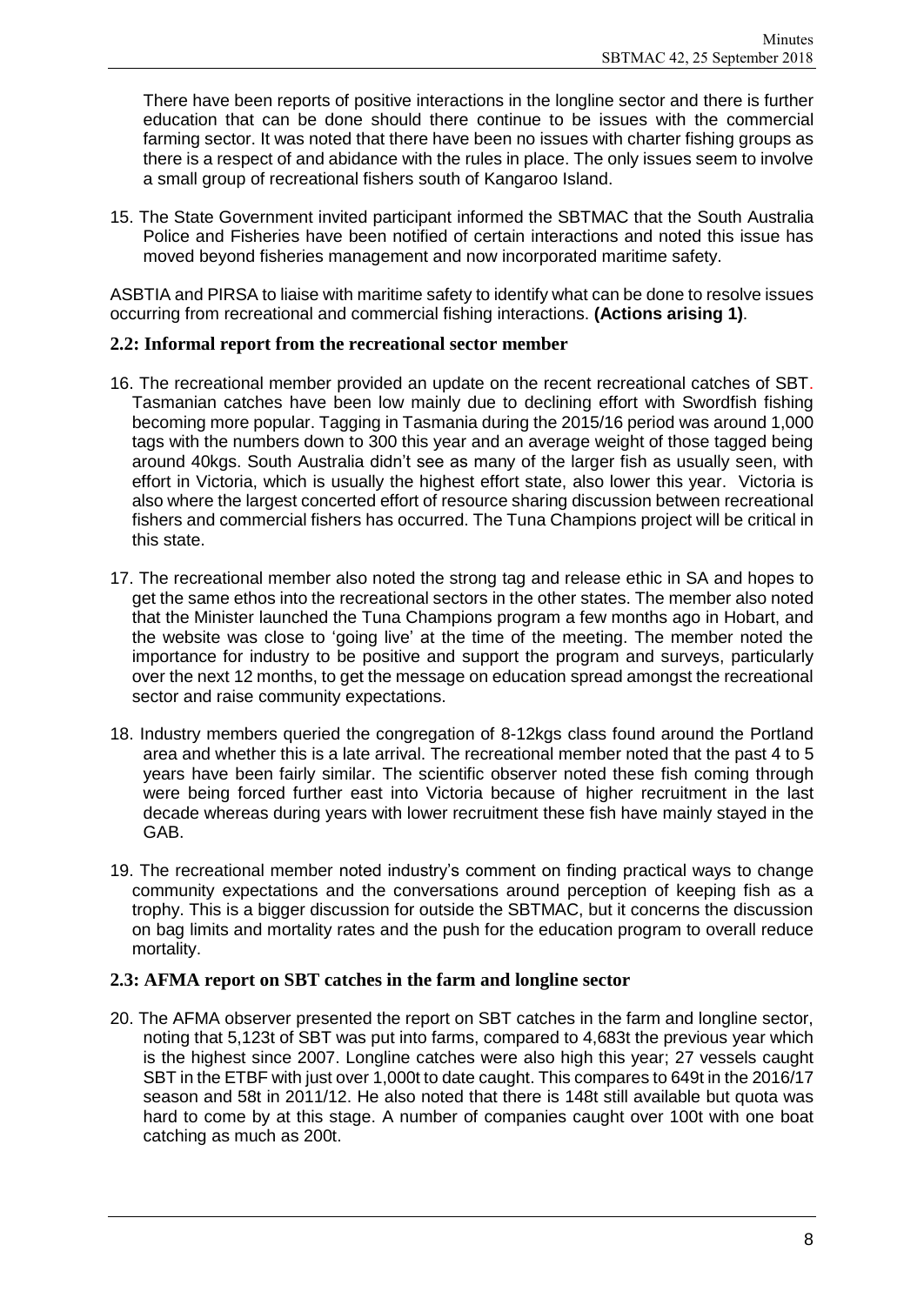- 21. The range of SBT has moved higher up the east coast this year, as previously noted by industry members, and has been as high as north of Coffs Harbour with the SBT Zone still set at the time of the meeting off Newcastle, which is unusually high for this time of year.
- 22. Industry members queried how the remainder of the quota is managed at the end of the season as the availability begins to get scarce. This was the situation in the 2011/12 season when available quota was difficult to attain for the farm sector. Most of the operators in the longline sector, however, are opportunistic and it was noted it is unlikely that there will be a pre-commitment in the purchasing of quota for next season. AFMA's concerns are assuring there is quota available to cover the bycatch of SBT when targeting Yellowfin tuna in the ETBF. The AFMA member responded to a query on the use of EM in the fishery and explained that boats that do not have EM and SBT quota are not able to enter the SBT Zone when set.

### **Agenda Item 3: CCSBT**

No members had any potential conflict of interests to declare under this item.

#### **3.1: Outcomes from the CCSBT Operating Model and Management Procedure Technical Meeting and 23rd Extended Scientific Committee meeting (September 2018)**

- 23. The Scientific member advised he will circulate a report summarising the outcomes of the meeting but he reminded members that the outcomes are not public until the end of the Commission meeting.
- 24. The MAC noted the evaluation of exceptional circumstances for the current Management Procedure (MP). No exceptional circumstances were raised at the meeting and an unchanged global TAC was recommended to the CCSBT Commission. There is also a new MP in development with progress continuing. The developers were given new targets in their objectives. The old objective to recover the stock to 20% of B0 by 2035 (with 70% probability of this being achieved) is still a performance measure.
- 25. However, there is now exploration to achieve a higher biomass return by 2035, generated by a faster recovery of the species than was previously predicted. The instruction to the developers was to look at biomass of 25%, 30%, 35% or 40% by 2035 and achieve some TAC stability or an increase. Early work suggests that 25% and 40% are unlikely, with either 30% or 35% looking more likely and similar to the MSY estimates for SBT, noting new data will be available mid-2019. CSIRO will be leading the development of the MP form Australia's perspective with the aim being for the implementation of a new MP by October 2019.
- 26. The MAC also noted that there was strong recognition at the CCSBT SC of the close kin work to understand the size of the spawning stock, and recognition of the tagging work was acknowledged amongst members. There was discussion on ensuring there is observer coverage on vessels other than Australian vessels. The member informed the MAC that the CCSBT will revise the strategic research program in 2019, this has been effective at ensuring the genetics projects remain on the agenda.
- 27. SBTMAC noted that the CCSBT Operating Model and Management Procedure technical meeting had been very productive.

#### **3.2: Update on progress towards a new Management Procedure**

28. Members noted discussions on progress towards a new Management Procedure was combined with the update from the CCSBT Scientific Committee meeting.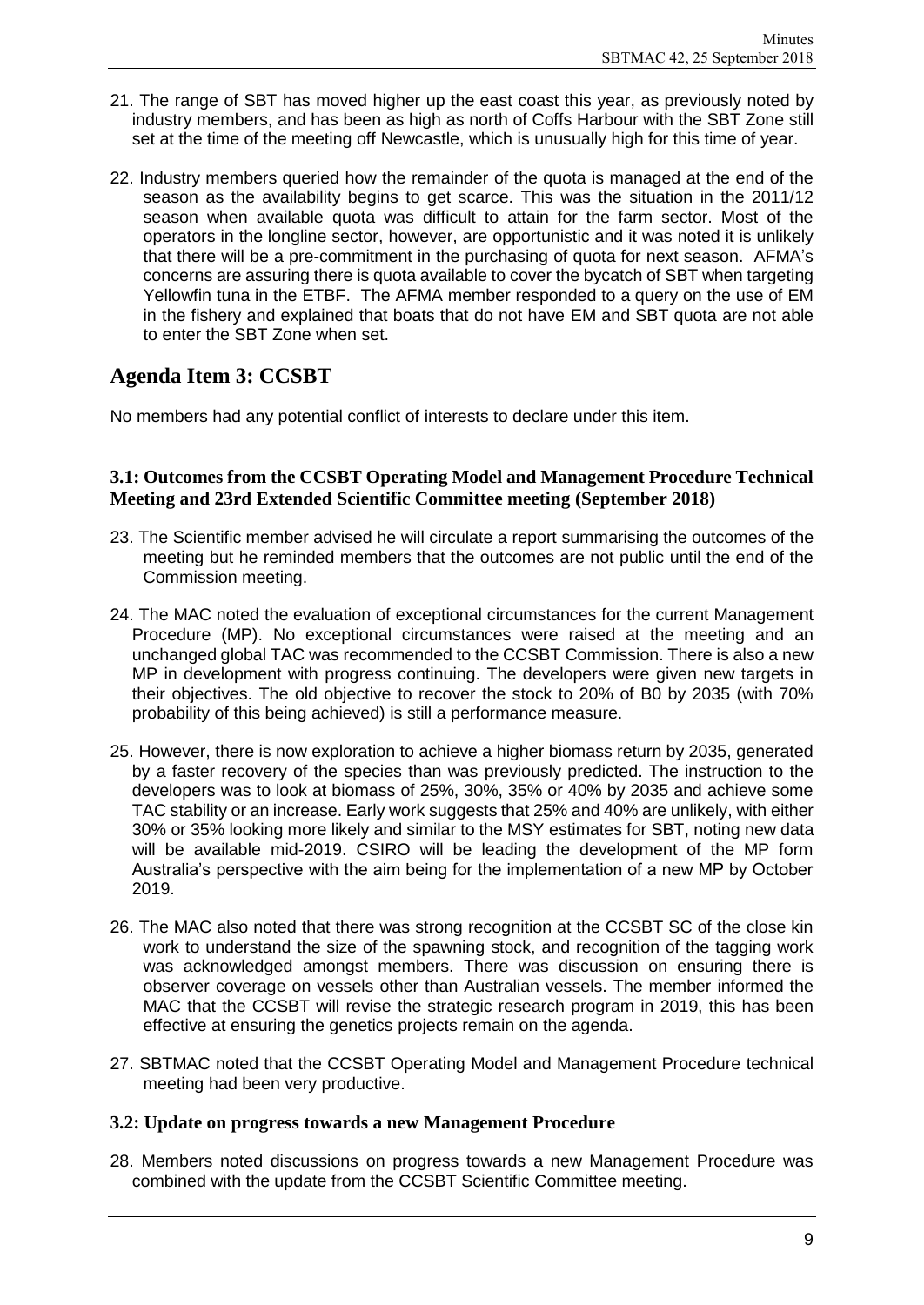### **Agenda Item 4: Research issues**

### **4.1: Proposed 2019/20 research program and priorities**

- 29. The AFMA observer provided the SBTMAC with the background to the research programs and priorities for discussion, including an explanation of the paper for presentation at the upcoming AFMA Research Committee meeting to decide new funding proposals. This included:
	- a) **Intersessional science and the otoliths project**
	- b) **Development of the new management plan -** Ms Preece noted that the project is funded by the Department of Agriculture and Water Resources through to December 2020
	- c) **Evaluation of SBT direct ageing requirements for the Australian longline fishery -** As the longline sector has increased in recent years, there was a determination that age data will need to be developed in the modelling. This is scheduled to finish 31 May 2019 and will be looked at in more depth next year.
	- d) **Development of independent size at age -** The scientific member provided a reminder to the SBTMAC on this project, and noted that this is a project pursued by the CCSBT to collect gonad samples not from the spawning grounds or through the winter months. A workshop is planned in Indonesia in April 2019. AFMA's funding is for one attendee to this workshop and the histology for the project.
	- e) **Close kin work -** Dr Campbell gave a summary of the project, including a break-down of the funding structure between CCSBT and CSIRO. There was a query from industry as to whether there could be any scope to look at the migration of juveniles, particularly in light of the industrial work undertaken throughout the GAB.
	- f) **Changing the Trajectory –** tracking the story of SBT since the 1950s through all sectors, many of those on the SBTMAC were taking part in the documentary. The AFMA member also noted this documentary is important to get the message across that good fisheries management does work, and SBT is a good example of this.
- 30. The AFMA observer provided an update on the new funding proposed. SBTMAC noted that the first new project for ARC funding, the SBT Inter-sessional science project is essential research and that it contributes significantly to Australia's understanding of the dynamics of the SBT stock that will then flow to the Committee .
- 31. SBTMAC noted that in regards to the second proposed new research project, due to changes in fishing practices a review of the otolith collection protocols may be necessary to ensure that 100 samples continue to be collected. It was agreed that AFMA, Industry and CSIRO will meet to discuss the issue.
- 32. AFMA, industry representatives and CSIRO will review the current otolith collection protocols to ensure adequate sampling continues for the development of the new management plan. **(Action arising 2)**

### **4.2: Research Mortality Allowance**

33. SBTMAC noted that Australia did not request any Research Mortality Allowance for 2018. Members were provided with a report on the recently completed wild health assessment of southern bluefin tuna titled - *Overview of recent research on health of southern bluefin*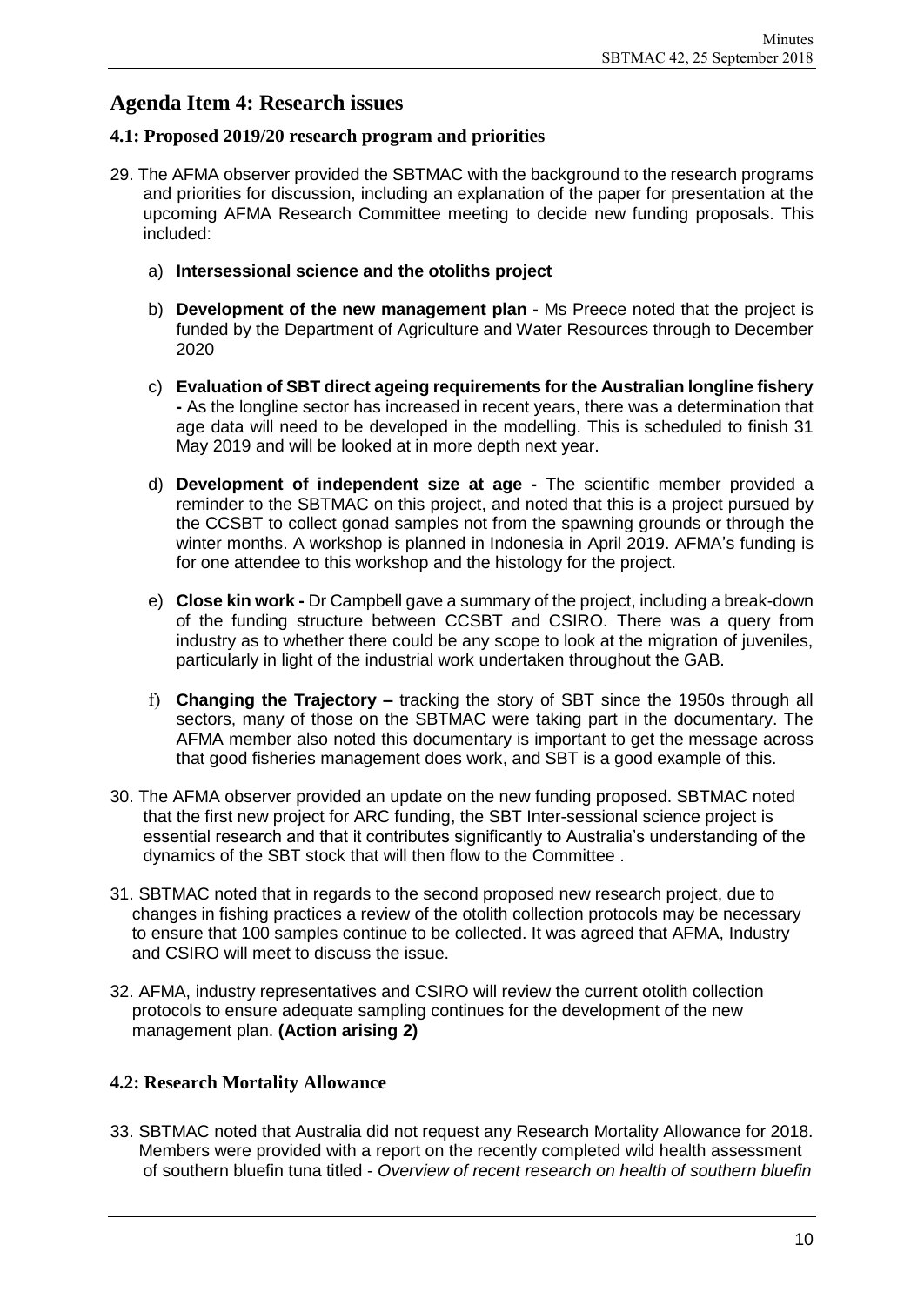*tuna*. The AFMA observer reminded the SBTMAC on the process for determining mortality.

### **Agenda Item 5: Compliance issues**

No members had any potential conflict of interests to declare under this item.

### **5.1: Compliance update**

- 34. The AFMA member gave an update for both domestic and international compliance. The domestic farm sector received a couple of inspections from AFMA earlier this year, with no compliance issues noted for further action. An industry member queried what the targets were of the inspections, with the AFMA member providing some information such as logbook reporting and 100 fish sampling completed appropriately as some examples. He also indicated that Commonwealth Fisheries Officers are authorised under the *Maritime Powers Act 2014*, where Officers specialise in fisheries but can perform functions under the maritime powers including customs. The AFMA member went through the pricing schedule for compliance actions including those for joint operations with the states.
- 35. In the longline sector, all boats in the ETBF are required to have fully functioning Electronic Monitoring to enter SBT zones. There has been some discarding of dead fish but otherwise there has been high compliance. An industry representative queried how AFMA can determine high levels of compliance with 10% viewing of the EM footage. The AFMA member informed the SBTMAC of the process including that where there is footage viewed with a possible compliance action, footage from the preceding six months can be viewed for compliance purposes. EM provided AFMA with a better indication of compliance levels through viewing consistency in vessels use of mitigation devices, such as torilines. AFMA is working with a range of countries to get EM adopted more broadly and is pursuing the use of EM in the WCPFC and IOTC.
- 36. The AFMA member also provided information on compliance operations outside Australian waters. In the Pacific, Australia participates in boarding and inspections where genetic samples have been collected (with some of these samples going to CCSBT). In the IOTC there are no boarding and inspection regimes but observers are required on transhipping boats with information also going to CCSBT with scope to investigate infractions identified. Websites such as *Globalfishwatch* are also making it easier to identify global fishing operations.

### **Agenda Item 6: Domestic management issues**

#### **6.1: Progress towards accounting for all forms of mortality and 2018/19 Total Allowable Catch**

- 37. The AFMA observer introduced this agenda item and provided the SBTMAC with background to Australia's progress towards accounting for all types of mortality against the national allocation and recommendation to the Commission on TACs.
- 38. The background included details from the 2014 CCSBT meeting where there was agreement to account for all sources of mortality, including recreational and artisanal catch by 2018. Australia informed CCSBT in 2017 it would set aside 250t to begin to account for recreational mortality. This was approved by the AFMA Commission with industry voluntarily agreeing to set aside 250t. The AFMA Commission did note, however, that any changes to this allocation would need to take into account outcomes from the national recreational survey, the FRDC survey of non-market value of recreational fishing, Memorandum of Understanding (MOU) discussions between the Commonwealth and the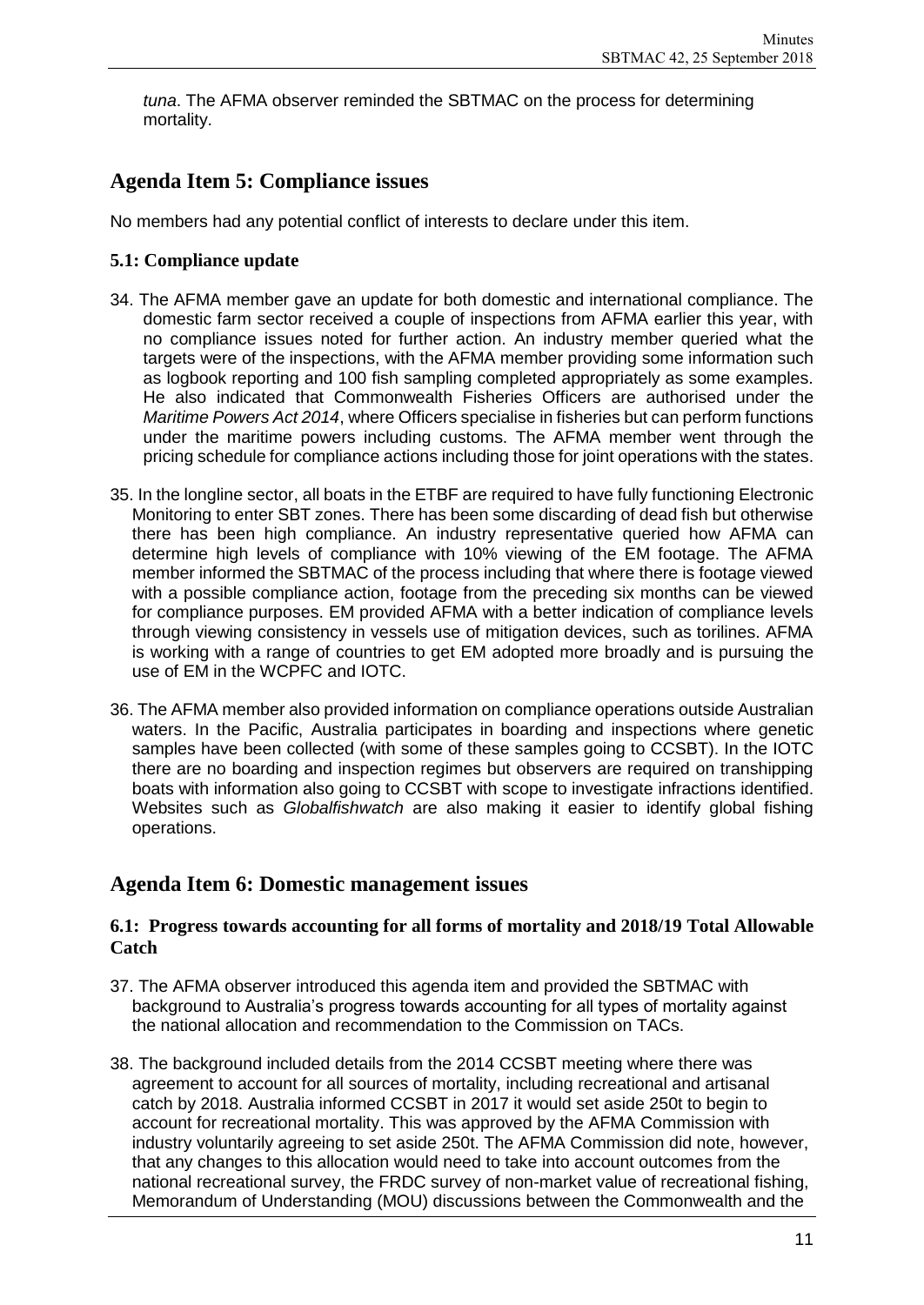states, and the Tuna Champions project. Results of these projects are due to be reported mid-2020.

- 39. The AFMA observer gave a brief description of these four projects.
	- a) The survey to estimate recreational catch of SBT results expected to be available by mid-2020. The contract was given to UTAS which will work at the boat ramps interviewing recreational fishers. The scientific member spoke to the methodology including industry concerns around the exaggeration of catch reported.
	- b) Economic survey and the assessment non-market value of SBT catch by recreational fishers. The AFMA observer clarified that this project aims to quantify community value, the money that recreational fishers are prepared to spend and the motivation for SBT fishing. Industry raised concerns on the purpose of the project with the AFMA observer explaining that the project has potential implications for future resource sharing discussions.
	- c) MOU discussions with states. The MOU is proposed to encompass SBT resource sharing considerations and the development of a management approach for SBT, consistent with its conservation status. It also outlines a joint review, before October 2021, of the adequacy of management approaches for recreational SBT catch.
	- d) The Tuna Champions project aims to ensure SBT fishers are encouraged to act as stewards of the fishery, and to actively contribute to the knowledge of the species. The MAC noted that the Al McGlashan documentary *Changing the Trajectory* is part of this broader, multifaceted strategy to educate both recreational fishers and the general public about SBT.
- 40. The SBTMAC moved to the options of how Australia will account for all types of mortality as a result of discarding. The AFMA observer noted the recent changes to discards that clarified shark damaged SBT that are not fit for human consumption can be discarded.. Where fish are discarded, fishers are required to do so in full view of the EM camera. All other discards are deducted from individual quota.
- 41. Discard mortality will be discussed at the 2018 CCSBT and the options for accounting for forms of mortality were presented (including the reduction from national quota allocations) as compared to how other countries account for discard mortality. The SBTMAC supported AFMA's preferred approach, which was to account for discard mortality deducting this from the individuals' quota holdings rather than from the national quota.
- 42. In regards to monitoring the discard mortality in ensuring this is deducted off quota, AFMA has a range of tools available for managing this process in the SBT fishery including deducting numbers from quota or disallowing fishing in the SBT Zones. With the review of logbook compared to EM footage, AFMA identified there was accurate reporting of SBT discards by operators in the longline sector. The AFMA member reiterated that while there is 10% of EM footage reviewed after each trip, operators do not know which parts are being reviewed. The risk to operators who do not report figures accurately is that they may then have months of EM footage viewed and this could potentially result in further infractions identified for the boat.
- 43. The AFMA observer informed members that the AFMA Commission is due to meet on 31 October 2018 to discuss, among other things, the setting of TACs for the 2019/20 season. Australia's current TAC is set at 6,165t with a commitment from industry not to catch 250t to account for all forms of mortality.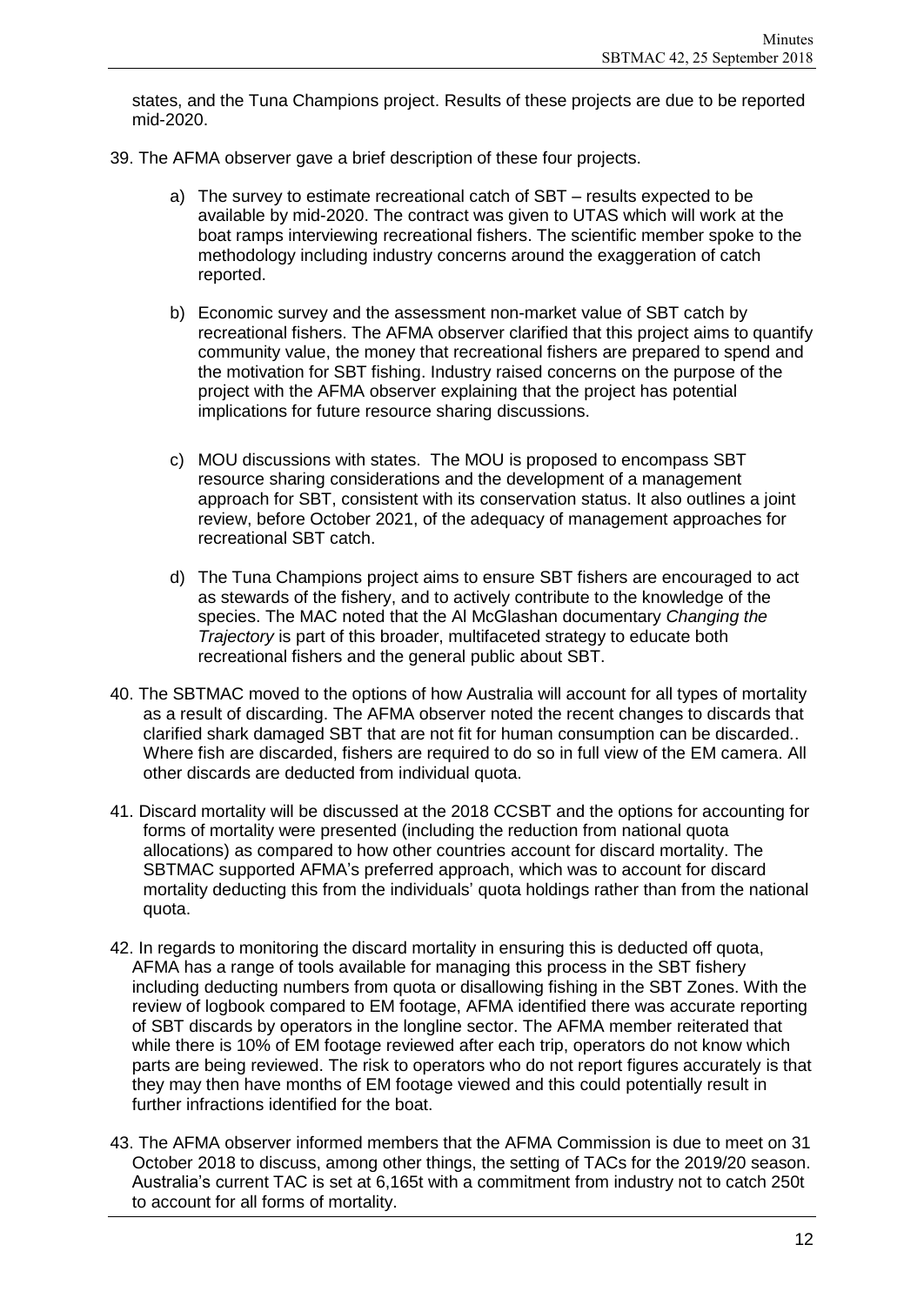- 44. In agreeing to this commitment, ASBTIA stated that it:
	- a) would voluntarily ensure the commercial take of SBT in the 2018 season is reduced by 250t (that will not attract undercatch) and that ASBTIA will hold this amount of quota on the SFR register;
	- b) understands that if condition a) is not subsequently met then the voluntary arrangement would cease and the TAC for the 2019 season would be reduced to a level to at least accommodate the balance of the 2018 season commitment as well as any set aside amounts decided by the Commission; and
	- c) understands that the voluntary arrangement above would be subject to review before the 2019 season TAC is set; and
	- d) understands that formal set asides for recreational mortality will be decided following consideration of the recreational surveys and these will be reflected in the TAC setting process; and
	- e) understands that the set-aside would not impact on the levies and other cost recovery from industry for the upcoming season; and
	- f) agrees that there would no catching against the voluntary 250t set aside held by ASBTIA and ASBTIA would not take action that would otherwise trigger carryover arrangements for undercatch in relation to the set aside.

45. The SBTMAC then agreed to recommend to the AFMA Commission that,

- the TAC should be set at 6,165t. for the next two years,
- the industry set aside of 250t. apply for the next two years.

It was noted that these recommendations could be reviewed in the event that new information became available following the first year.

#### **6.2 Excess catch allowance**

- 46. The AFMA observer introduced this agenda item and gave a brief background explanation of the issue noting it was discussed in detail when AFMA conducted a review of overcatch and undercatch arrangements across all Commonwealth fisheries in 2016.
- 47. In 2017 SBTMAC considered a paper on the issue and agreed that AFMA would discuss the proposal with the Department of Agriculture and Water Resources (DAWR) and attempt to come up with a solution that would be acceptable both domestically and internationally. AFMA, ASBTIA and DAWR have met and discussed the issue, with the industry member outlining support for the AFMA Commission to set a Determination in the 2018-2019 of an excess catch allowance of 5% up to a maximum of 100 tonnes for any one farming company. Industry members noted that this will allow for flexibility to manage the variable nature of the numbers of fish in the pontoons at a given time.
- 48. The AFMA member noted that the provision can currently achieve the 100t overcatch by changing company structure but this would be very difficult for industry and for AFMA to regulate. AFMA and the Department of Agriculture therefore support industry's suggestion for an excess catch allowance of 5% up to a maximum of 100 tonnes or whichever is lower.

### **6.3: Proposed changes to CCSBT CDS forms**

49. The AFMA observer provided the SBTMAC with background on the CDS forms. He explained that there are two forms – the catch tagging form and catch monitoring form. The catch tagging form is electronic and submitted end of season. Industry noted this is a step in the right direction. The catch monitoring form needs to be completed with every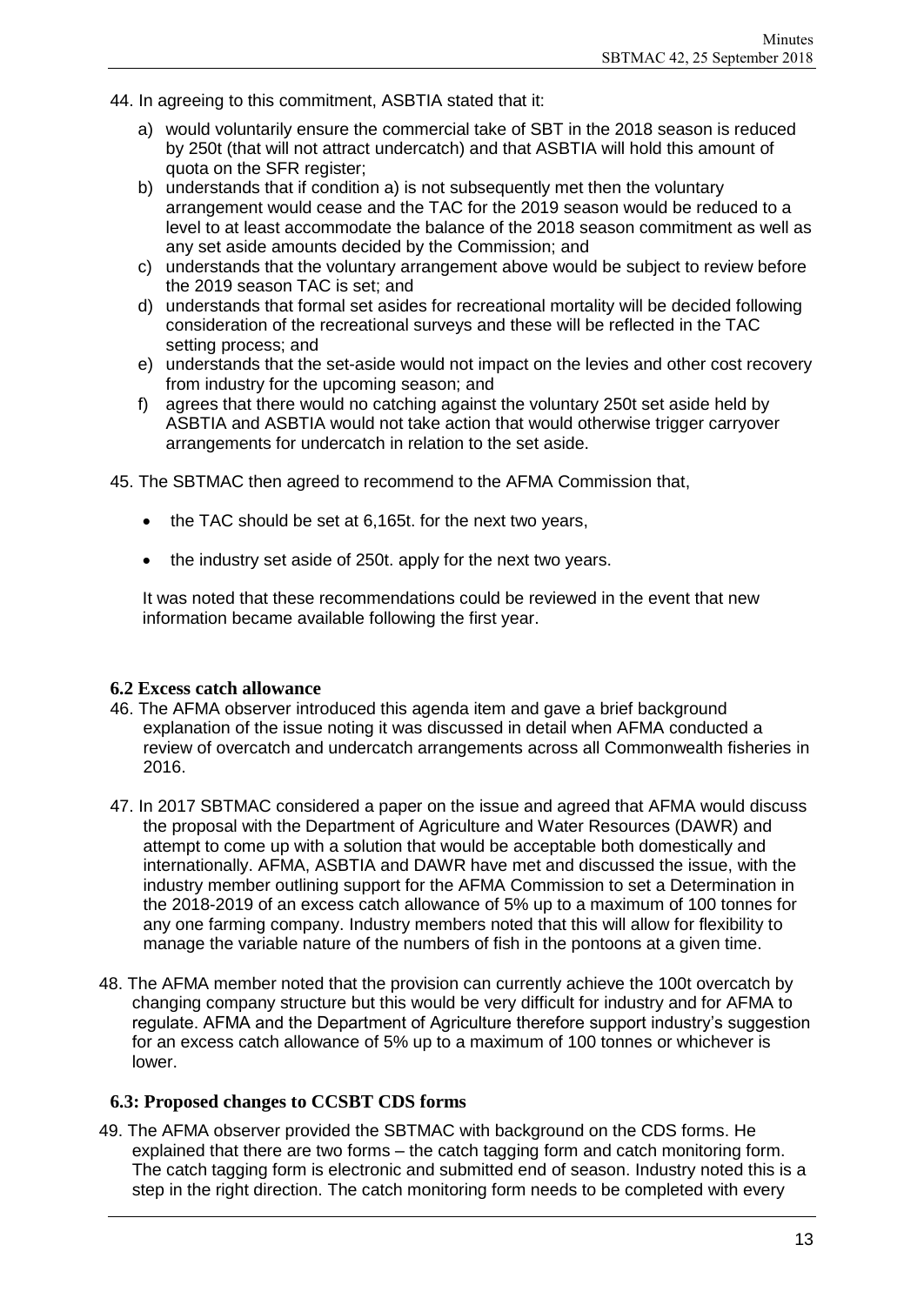consignment of fish. Some companies only complete a few catch monitoring forms and some have multiples daily.

50. AFMA agreed to provide the MAC with a cost benefit analysis of implementing an electronic system for catch monitoring forms. (**Action arising 3**).

#### **6.4: SBT budget issues –2017/18 SBT budget**

- 51. The AFMA member provided the MAC with a summary of the budget for the SBT Fishery in the 2017/18 financial year. Members noted that the AFMA Cost Recovery Implementation Statement (CRIS) specifies what costs for management activities should be recovered from fishing concession owners and what should be funded by government. Government policy requires AFMA to review and update its cost recovery arrangements at least every five years. Subsequently AFMA has developed the 2017 CRIS which represents an update upon the previous 2010 CRIS.
- 52. The implementation of the 2017 CRIS has resulted in a range of significant changes to AFMA's cost recovery arrangements from the 2010 CRIS. These changes, combined with the new activity based costing approach, will make direct comparison of the 2017-18 budget to the 2016-17 budget difficult. In future years comparisons should be easier.
- 53. SBTMAC noted that the SBTF cost recovered budget had increased by \$225,437 and this was mainly due to the SBT monitoring contract costs for the ranching sector increasing due to the change under the new CRIS from being 50% cost recovered to 100% cost recovered. Licensing costs have also increased due to an increase in managing the Catch Documentation Scheme and the costs being calculated on actual expenditure in recent years.
- 54. Policy support costs have also being included in all AFMA fisheries for the first time in the 2017/18 budget.
- 55. Members noted Table 2 in the document titled AFMA 2017 CRIS 2017-18 budget explains all the activities that AFMA undertakes and for which costs are cost recovered and the amount that is government funded (around \$5.4 million from industry \$2.8 million government funded). Members noted that activities associated with CCSBT, foreign fisheries, compliance and indigenous activities are all government funded.
- 56. The AFMA member outlined the cost-recovered components of the 2017-18 SBT Fishery budget.

| <b>ACTIVITY GROUP</b>                                        | <b>SBT FISHERY</b><br><b>COSTS 2017-18</b> | <b>SBT FISHERY</b><br><b>FEE FOR</b><br><b>SERVICE</b> |
|--------------------------------------------------------------|--------------------------------------------|--------------------------------------------------------|
| Management of domestic commercial<br>А.<br>fisheries         | \$325,069                                  |                                                        |
| D. Policy support (based on number of<br>FTE <sub>s</sub> )  | \$32,357                                   |                                                        |
| G. Data collection and management (80%<br>industry recovered | \$627,647                                  |                                                        |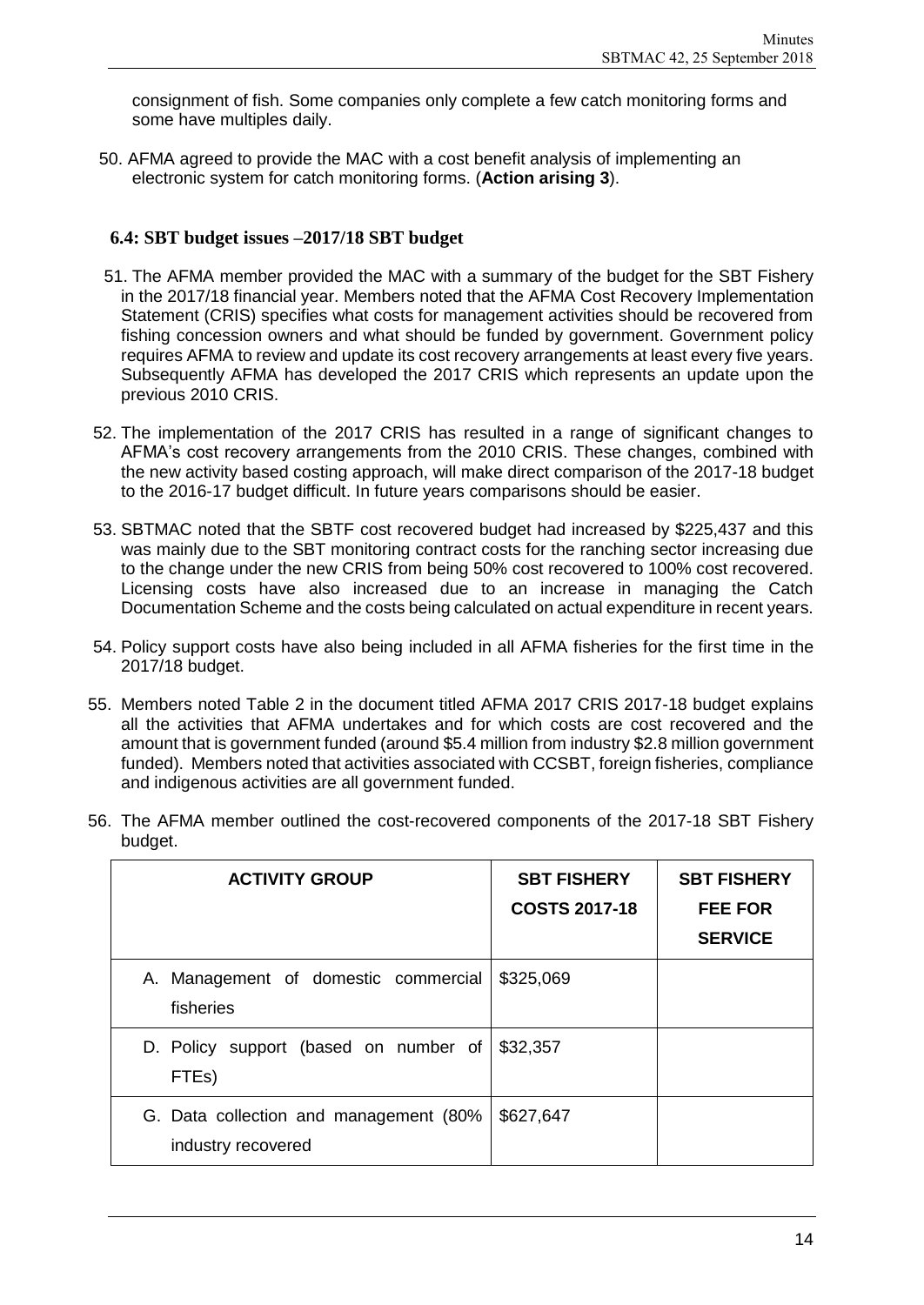| H. Research (previously each project<br>assessed individually now 75% industry                                             | \$168,685   |         |
|----------------------------------------------------------------------------------------------------------------------------|-------------|---------|
| and 25 % government includes hard parts<br>and CCSBT inter sessional science)                                              |             |         |
| registration and revenue<br>Licensing<br>$\frac{1}{2}$<br>L.<br>(licensing transaction)<br>collection<br>and<br>overheads) | \$46,674    | \$1,780 |
| <b>TOTAL</b>                                                                                                               | \$1,200,432 | \$1,780 |
| <b>TOTAL LEVY BASE</b>                                                                                                     | \$1,198,652 |         |

- 57. Industry acknowledged that the budget process is rigorously done by the SBT section but expressed concern at the sudden increase and would have preferred a staged increase. Industry also questioned the costs for the policy section. The AFMA member noted that the policy costs include a component of operational policy, economic advice, environmental management, legal services such as quota administration, bycatch and discards policies and managing protected species issues.
- 58. SBTMAC noted the 2017/18 SBT Fishery budget.

### **6.5: Environment update**

- 59. The SBTMAC noted that since SBTMAC 40, the Minister for the Environment gazetted a Declaration of an Approved Wildlife Trade Operation (WTO) and an Amendment to the List of Exempt Native Specimens (LENS) for the Southern Bluefin Tuna Fishery on 12 December 2016 to expire 13 December 2019. The WTO is subject to six conditions which were all expected. Industry indicated that they had hoped for a 5 year WTO but noted that only 3 year exemptions are given to any fishery with conservation dependent species. The AFMA member clarified that this is for exporting to confirm that Australia's fisheries are sustainable and adhere to strict environmental conditions.
- 60. SBTMAC noted that there had been a breach of the Seabird Threat Abatement Plan (TAP) requirements off Tasmania. The AFMA member noted that seabird mitigation is an important issue and AFMA will be working with all operators to ensure the TAP requirements are met. The AFMA member also noted that officers from the bycatch team within AFMA are likely to visit ports and reiterate the need for effective mitigation measures during the pre-season in areas of high seabird interactions.
- 61. The AFMA member advised the SBTMAC that the changes to the Marine Park areas came into effect on 1 July 2018.
- 62. Members noted that AFMA is often asked to provide comments on proposed petroleum and related activities which may interact with fishing or have potential effects upon the fishing industry. Activities include petroleum / mineral exploration, burial at sea, sea dumping, marine farming development and boat scuttling. When responding to enquiries AFMA now requests that the applicant contact the appropriate industry bodies.
- 63. Industry noted that there is a lot of work being done by AFMA on climate change effects on the fishery.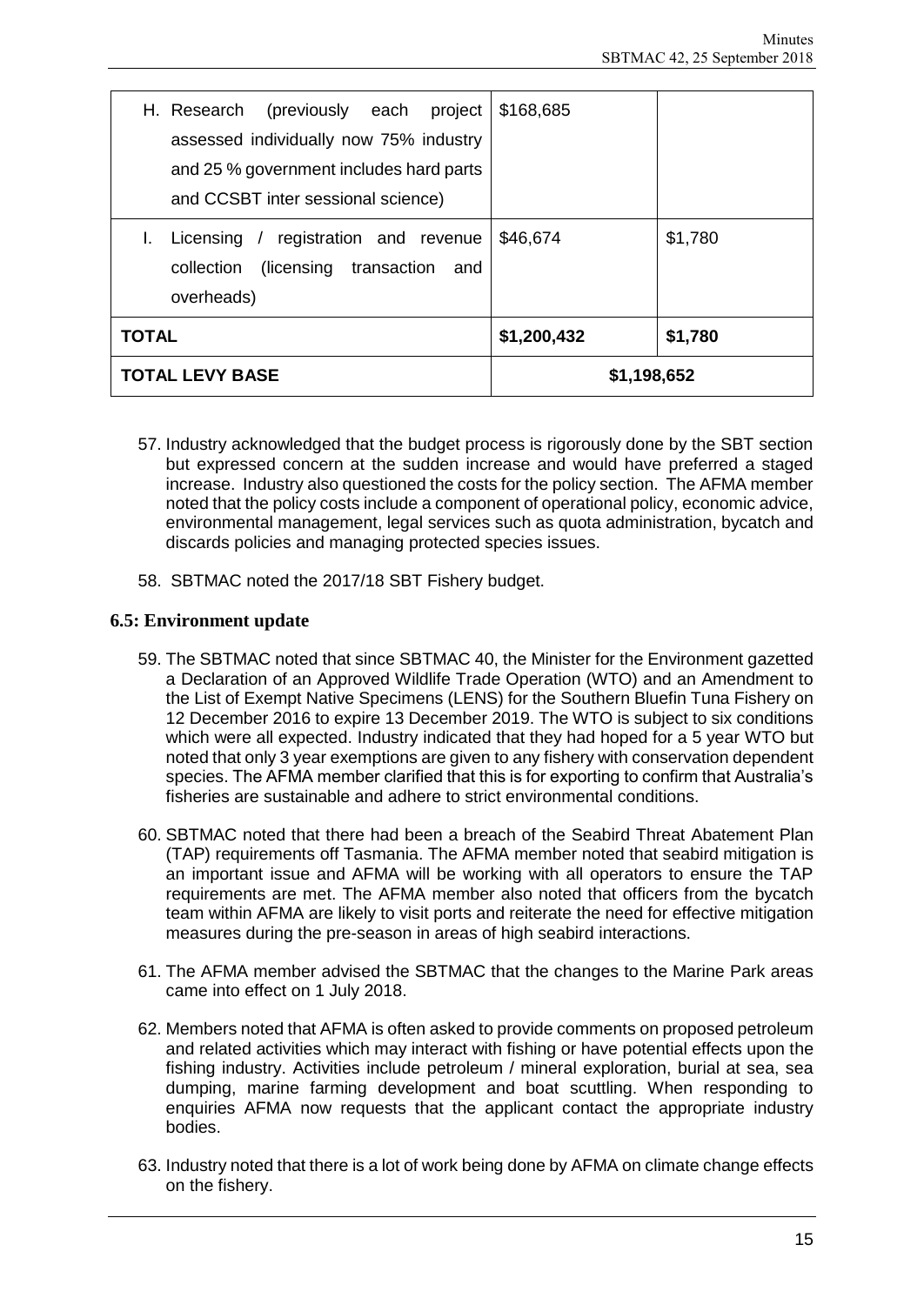AFMA will provide an update on climate change work being undertaken for future SBTMAC meetings. **(Actions arising 4).**

### **Agenda Item 7: Other business**

- 64. The state member informed the SBTMAC that the Management Plan for South Australia charter fisheries is ready for mid-term review and will be made available for public comment shortly.
- 65. An invited participant noted that the World Fisheries Congress is scheduled for Adelaide in 2020, and advised that SBT will be well represented.

### **Agenda item 8: Next meeting**

- 66. SBTMAC members noted that the next meeting would be face-to-face before the June management procedures meeting in Seattle next year. The EO is to liaise with CSIRO for appropriate dates closer to the time.
- 67. The SBT Chair thanked the members and participants and closed the meeting at 2:35pm.